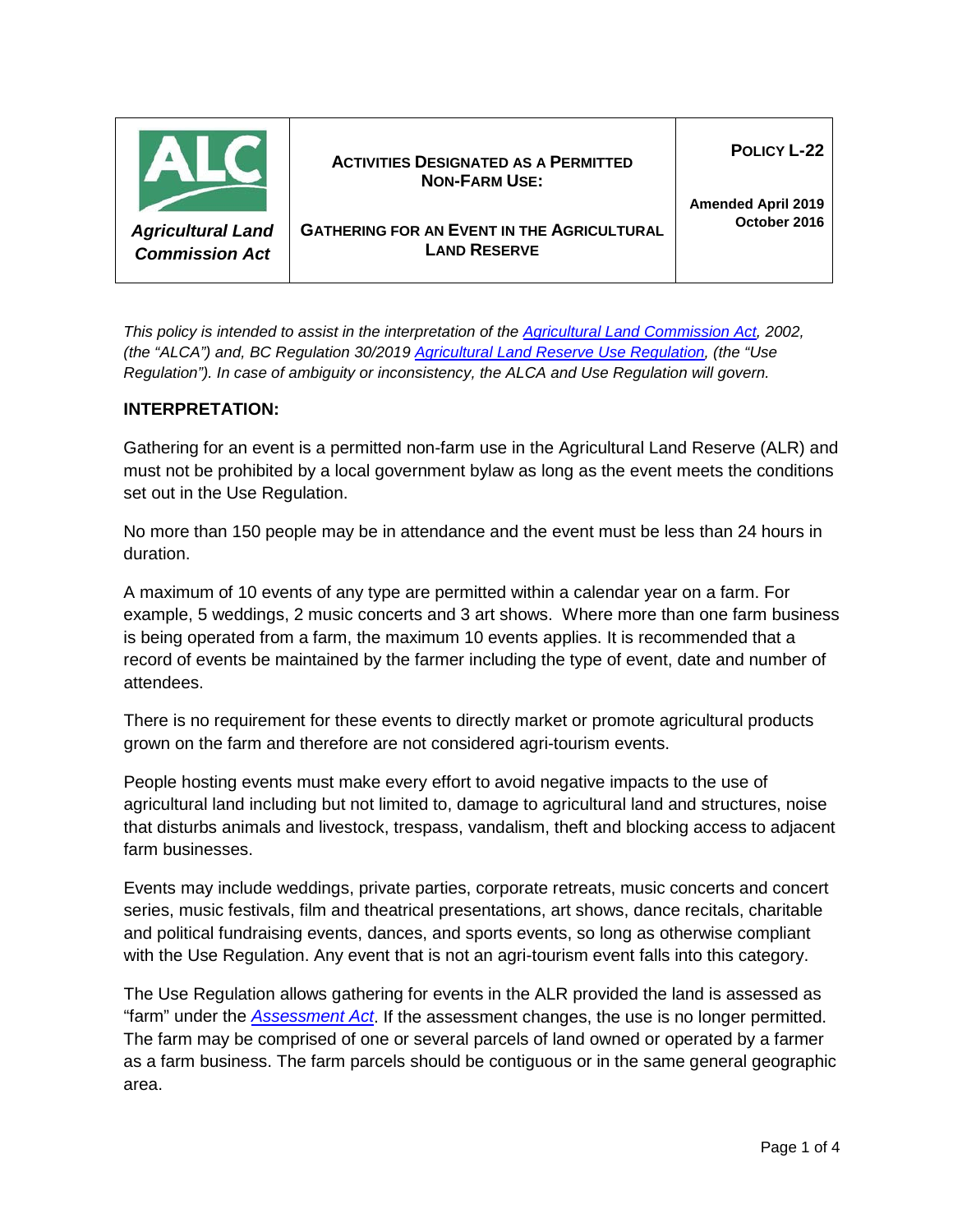Permanent facilities must not be constructed or erected for any event activity. Permanent facilities include, but are not limited to: buildings or permanent structures, hard surface parking areas, concrete pads, structural foundations, retaining walls, permanent tents (erected for more than 90 days) and permanent alteration to the landscape (fill, gravel, berms, hills, dugouts, amphitheatres). The conversion of existing buildings and the construction associated with bringing them up to public assembly building code is also deemed as the construction or erection of a permanent facility. If permanent facilities are required, an application and approval of the Agricultural Land Commission (the "Commission") is necessary.

For the purposes of this policy, parking areas must not be permanent (asphalt, concrete, gravel, etc) and parking must not interfere with the farm's agricultural productivity. All vehicles visiting the farm for the event must be parked on site. To minimize impacting farm land, parking should be along field edges, adjacent to internal farm driveways and roads, and in farm yard areas or immediately adjacent to farm buildings and structures.

Personal family celebrations hosted by the farm owner where no fee is charged continue to be allowed.

This policy does not apply to agri-tourism activities. See Related Policies.

As per subsection 13(1)(e) of the Use Regulation, these conditions do not apply to alcohol production facilities (e.g. wineries, cideries, meaderies, breweries and distilleries) if the event(s) is held only in the ancillary food and beverage service lounge that has been developed in compliance with section 13(1)(b) of the Use Regulation or within the special event area under a special event area endorsement described in section 13(1)(c)(ii) of the Use Regulation. Section 17 of the Use Regulation and associated restrictions apply if the event(s) are held outside the lounge area or special event area. This means alcohol production facilities may host an unlimited number of events in their lounge area and special event area and an additional 10 events as per section 17 of the Use Regulation held outside the lounge area or special event area.

Local governments have the authority to regulate events with regard to structures and building occupancy (including determining if an existing farm building is appropriate for a gathering or requires upgrades for public assembly), parking, lighting, hours of operation, health and safety, noise, access for police, fire and emergency vehicles, etc. Local governments have the authority to require permits for events.

Events in excess of what is permitted under section 17 of the Use Regulation require an application pursuant to section 20(3) of the ALCA and approval of the Commission.

# **TERMS:**

**family event** means an event attended by

- (a)family members, and
- (b)close personal friends or close business associates of family members

**family member** with respect to a person means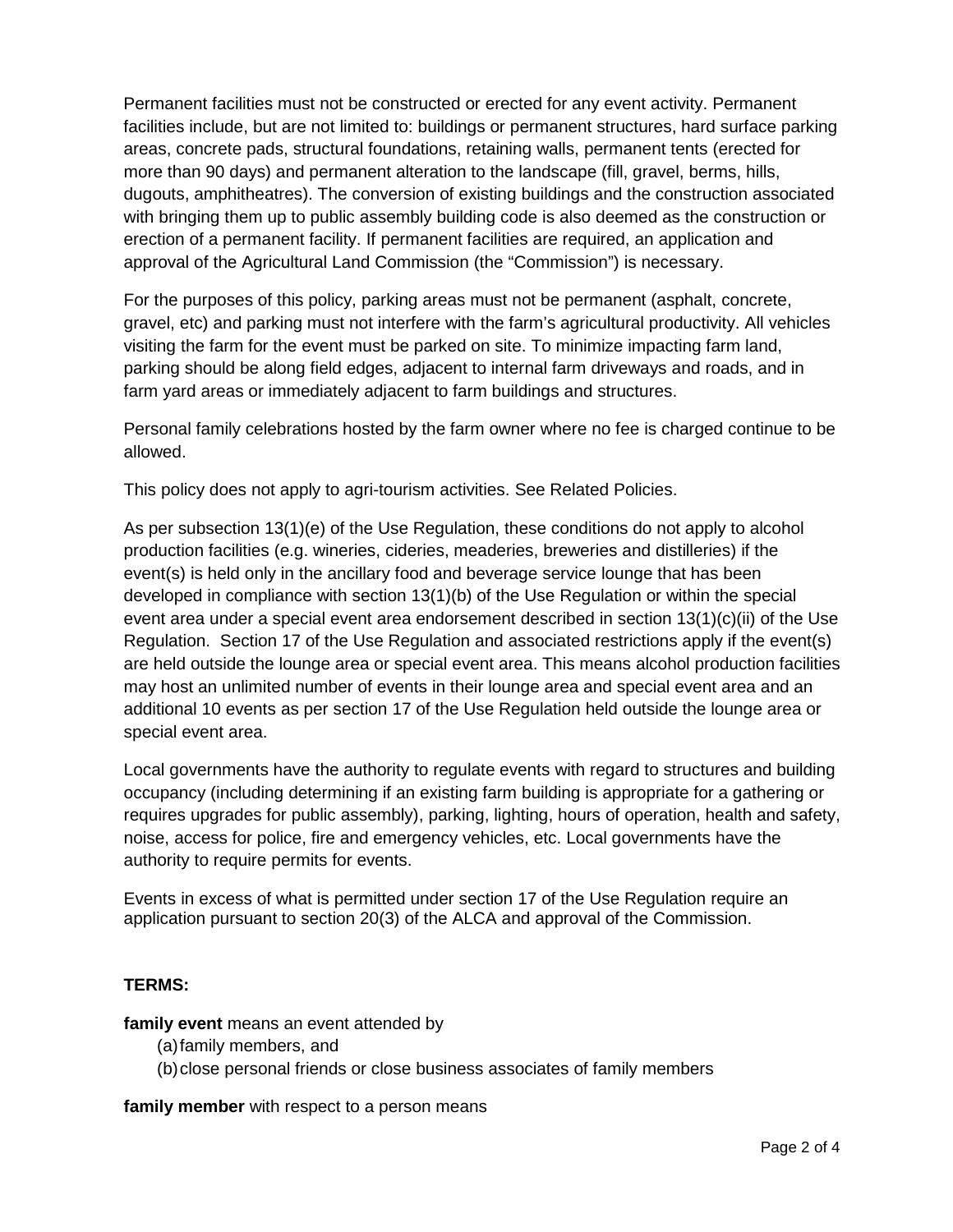- (a)parents, grandparents and great grandparents,
- (b)spouse, parents of spouse and stepparents of spouse,
- (c) brothers and sisters,
- (d)children or stepchildren, grandchildren and great grandchildren, and
- (e)aunts, uncles, cousins, nephews and nieces

**fee or other charge** includes a gift in lieu of a fee or charge given in connection with the event

**wedding** means the ceremony of marriage or a marriage-like ceremony and/or the reception celebration

**music festival** means concert or concert series no more than 24 hours in duration

Unless defined in this policy, terms used herein will have the meanings given to them in the ALCA or the Use Regulation.

## **RELATED POLICY:**

ALC Policy L-03 *Activities Designated as Farm Use: Alcohol Production Facilities in the ALR*

ALC Policy L-04 *Activities Designated as a Farm Use: Agri-Tourism Activities in the ALR*

## **REFERENCE:**

**Agricultural Land Reserve Use Regulation (BC Reg. 30/2019), Sections 1, 13, 14 and 17.**

#### **Definitions**

*Section 1 in this regulation:*

*"gathering for an event" means a gathering of people on agricultural land for the purpose of attending*

- *(a) a wedding, other than a wedding to which paragraph (c) (ii) applies,*
- *(b) a music festival, or*
- *(c) an event, other than*
	- *(i) an event held for the purpose of agri-tourism activity, or*
	- *(ii) the celebration, by residents of the agricultural land and those persons whom they invite, of a*  family event for which no fee or other charge is payable in connection with the event by *invitees;*

#### **Alcohol Production**

*Section 13(1) In this section:*

*(e) gathering for an event, if the event is held only in the lounge referred to in paragraph (b) or the special event area under a special event area endorsement referred to in paragraph (c), and, for this purpose, section 17 [gathering for an event] does not apply;*

#### **Non-farm uses that may not be prohibited**

*Section 14 The non-farm uses referred under this Division may not be prohibited*